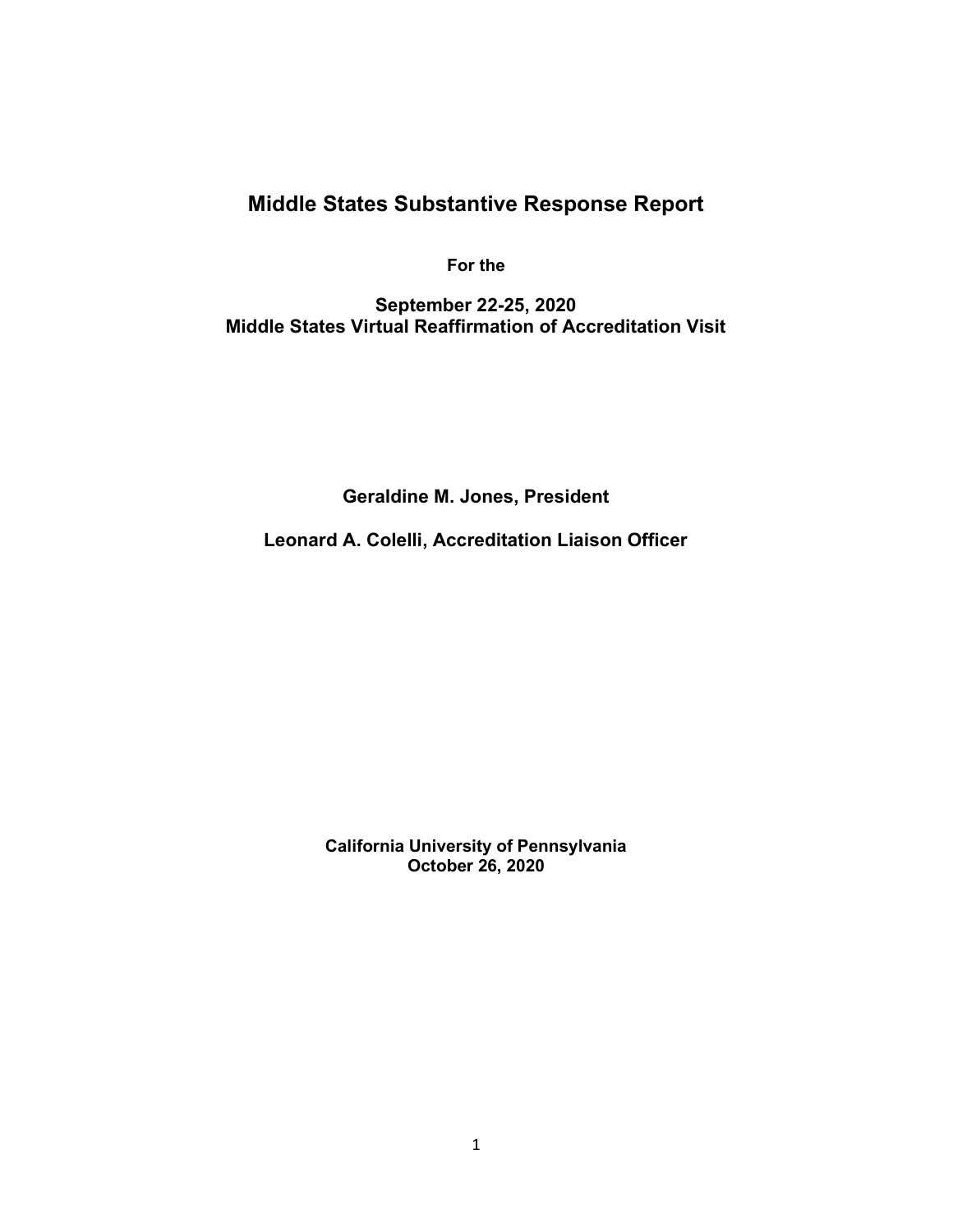### Introduction

California University of Pennsylvania hosted a virtual reaffirmation of accreditation evaluation team visit on Tuesday, September 22, through Friday, September 25, 2020. We would first like to thank PASSHE observer Donna Wilson, visiting team chair Kathryn Foster, and all evaluation team members for their dedicated and collegial interactions with our Cal U campus and local community participants during the fifty virtual meetings in which they participated.

We were pleased to read the evaluation team commendation of our "impressive" self-study process and products. The team indicated the self-study report was "clear and insight-filled," "the evidence inventory is voluminous," and "Cal U provided abundant information and documentation."

The team also indicated that equally impressive is how "Cal U leveraged the Middle States process, especially in the past three years, to make measurable improvements in areas subject to the standards. Perhaps none is more impressive than design and implementation of a robust and still-maturing assessment program" and "how diligently the campus dedicated itself and how that diligence has led to insights and culture change" making it a "role model for institutional hosts."

#### Summary of Outcomes

The Evaluation Team provided the following evaluation outcomes.

- Standard I: 3 collegial suggestions
- Standard II: 4 collegial suggestions
- Standard III: 1 collegial suggestion
- Standard IV: 4 collegial suggestions, 1 recommendation
- Standard V: 3 collegial suggestions
- Standard VI: 4 collegial suggestions, 1 requirement
- Standard VII: 3 collegial suggestions, 3 recommendations
- Requirements of Affiliation: compliance for all
- Federal Compliance Report: accepted

Overall, these outcomes are quite positive, and we have begun addressing many of the suggestions and recommendations during the current academic year. (progress provided below.)

- The Standard I collegial suggestion to extend the 2015-20 Strategic Plan has already been approved by the University President and Cabinet, and a third evaluation of the Strategic Plan will occur in the Spring 2021 semester to better inform our 2021-26 Strategic Plan.
- During the Fall 2020 semester, the Standard IV suggestion to require students on probation to attend a specific number of workshops was implemented (at least three workshops per semester) to improve persistence rates.
- The Standard V suggestion to "invite experts from the outside of the institution to conduct academic program reviews" was implemented in the 2018-19 revised program review process per PASSHE Policy 1986-04-A (C.1), where "each program not subject to specialized accreditation will be reviewed by an appropriate external evaluator" at least every other five-year review.
- The Standard VI suggestion that Cal U "leverage the university-wide Tuition Pricing Task Force to assist in the development of pricing models for undergraduate and graduate students and for high-demand and/or highly expensive degree programs" has been implemented as one of the major focuses of this task force. The various pricing strategies for online (undergraduate and graduate), high-demand programs (e.g., communication disorders), new educational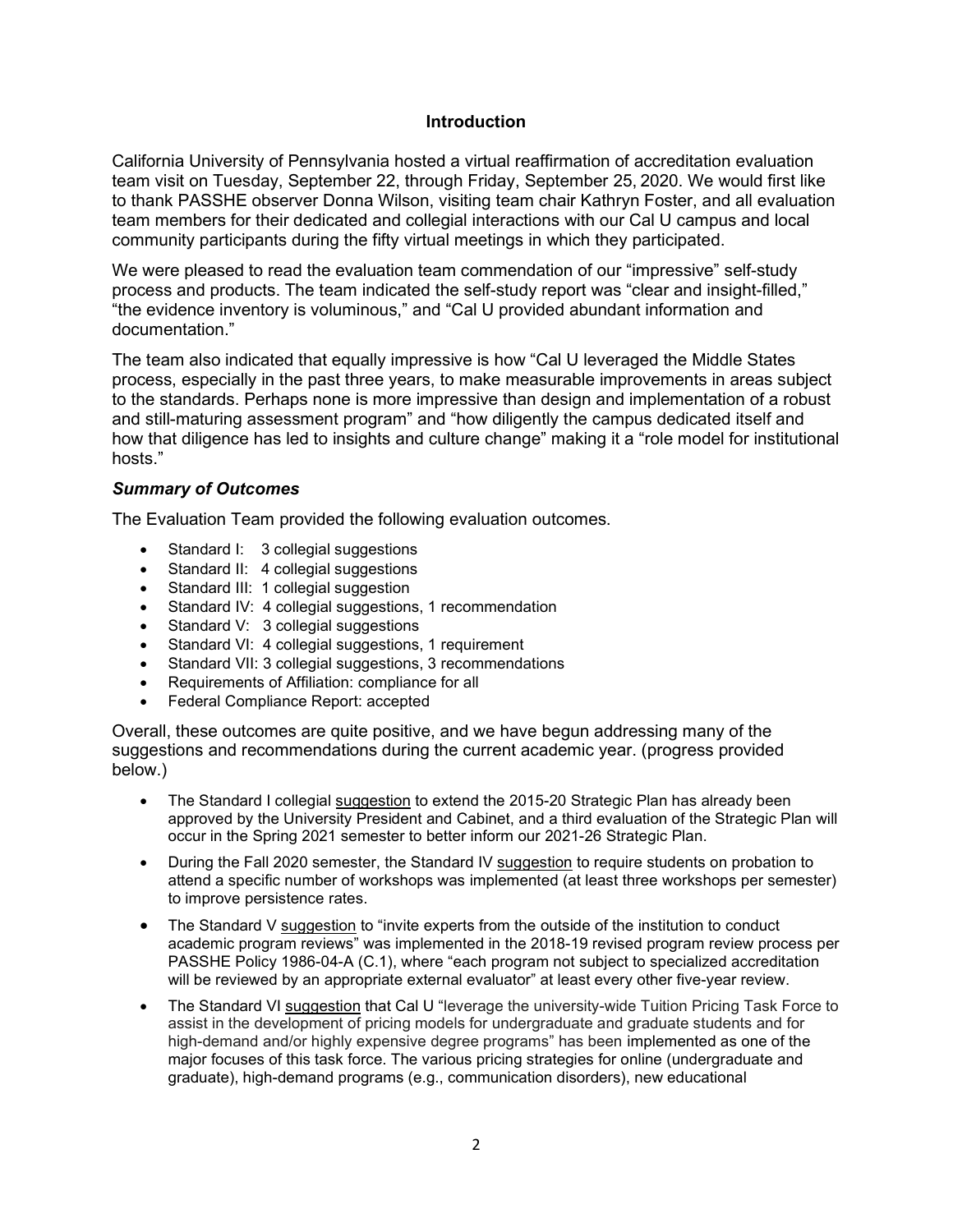partnerships, out-of-state discount rate, military discount rates and doctoral program pricing have originated from this task force.

- The Standard VI suggestion that "Cal U share with a wider audience the context and methods for analyzing department viability and return on investment" for academic programs has occurred at APSCUF meet and discuss, meetings with APSCUF president and executive officers, and other campus-wide meetings such as Provost's Council (academic deans and chairs) and Faculty Senate. Academic Program Sustainability meetings have also been occurring with various faculty groups (including department chairs) to solicit feedback on the assessment metrics used to determine program viability.
- The Standard VI suggestion that Cal U consider "improvements in its engagement of and communication to campus constituents in financial assessment and decision processes to increase understanding and buy-in for budget allocations ... for financial sustainability of the institution" began at a campus forum in February 2020, where the Sustainability Plan Version 1 and campus master plan were shared with the campus community. A Sustainability Task Force was created (March 2020) with representation from all employee groups (managers, faculty, and staff) to assist in the development of the Sustainability Plan Version 2 and the Comprehensive Planning Process (CPP). All versions (Sustainability plans 1, 2 and the CPP) were shared with the entire campus community.
- The Standard VII suggestion to consider a strategic-level integrated governance group to deliberate university-wide issues was initiated in early September 2020 with the creation of a new (focused) Shared Governance Taskforce including leaders of Student Government, Staff Leadership Council, APSCUF (faculty union), Faculty Senate, and administration to consider the creation of an integrated governance body such as a "University Senate." The initial meeting of this taskforce occurred in the week prior to the MS virtual visit and all members of the new Shared Governance Taskforce were invited to participate in the virtual 9:00 to 9:50 virtual Middle States evaluation team meeting on September 23, 2020.
- The Standard VII suggestion to add a non-voting student member to the University Curriculum Committee is currently in process. UCC Chair Michael Perrotti confirmed they "will include an option for a non-voting student in our By Laws revision this year."
- The Standard VII recommendation to provide further evidence of a clearly articulated and transparent structure that outlines roles, responsibilities and accountability for decision-making by each constituency has also been charged to the new Shared Governance Taskforce to develop a "Cal U Shared Governance Decision-Making Matrix Tool" as displayed in Self-Study Evidence Inventory example artifact VII.5.6.

### Standard VI Requirement

We respectfully request consideration of the following rationale for reducing the Standard VI requirement to a recommendation. As detailed in the Team Report, the MSCHE evaluation report requires that Cal U "must demonstrate the sufficiency of resources to fulfill its mission and goals and to support its educational purposes and programs."

Cal U's core values of Integrity, Civility and Responsibility underlie decision-making and drive progress at our institution. Cal U takes pride in its 168 years of service to the Commonwealth, but in recent years the landscape of higher education has seen – and continues to see – significant demographic shifts which must be swiftly addressed if the university is to remain competitive and financially sustainable. Accelerated by a global coronavirus (COVID-19) pandemic, decisions have been made to safeguard the financial health and sustainability of the university as it adjusts to the extraordinary financial burdens created by the pandemic.

Because of these factors, more aggressive activities regarding enrollment, revenue growth and expenditure savings are now occurring.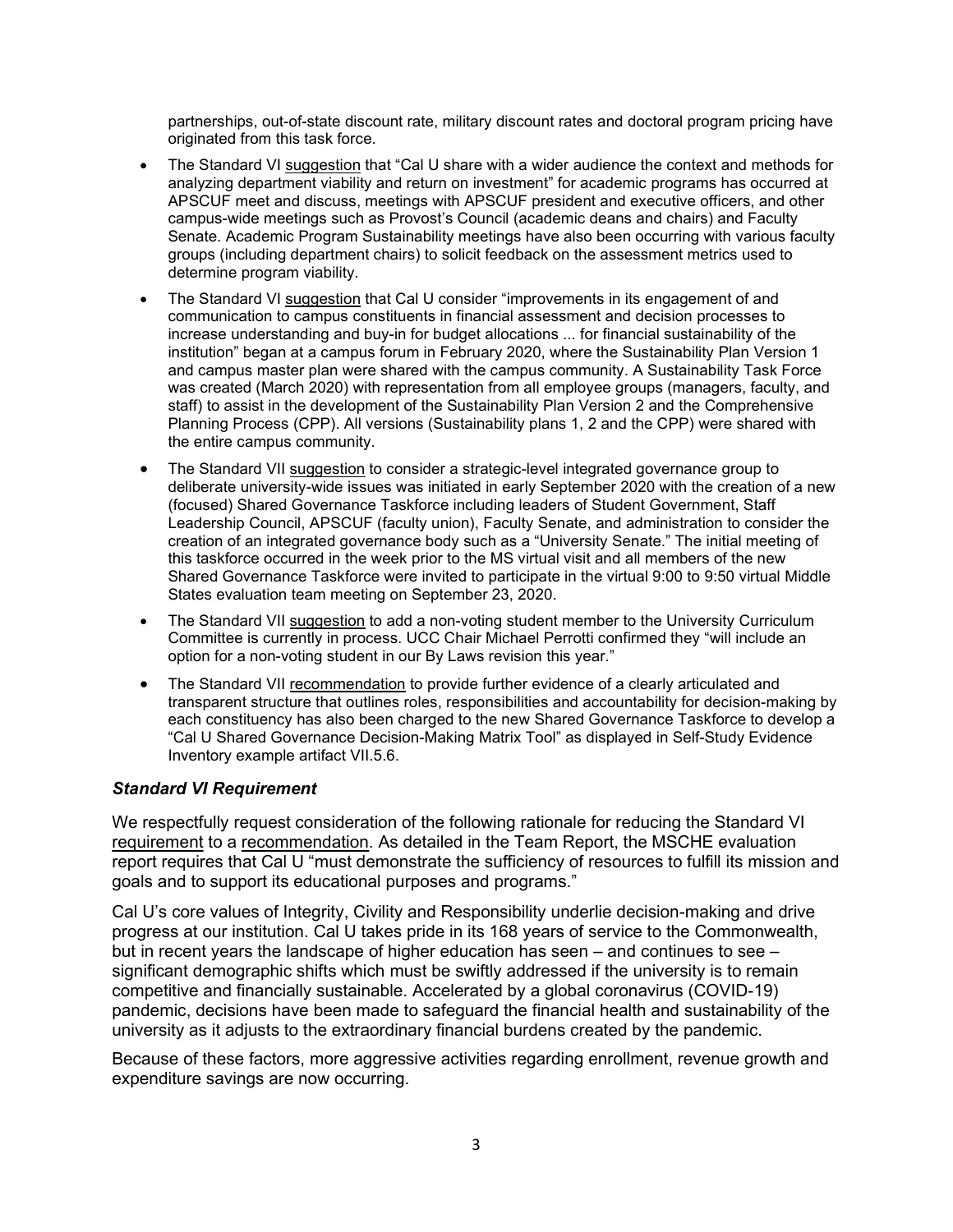## Educational Partnerships

Cal U increased student enrollment in Fall 2020 and has many promising new programs and partnerships on the rise. As part of the work of the Pricing Strategy Task Force, Cal U created Educational and Non-Educational Alliance Partnerships to offer current degree programs, certificates and credentialing programs with specific pathways based on needs and educational goals. This initiative will significantly expand tuition revenue opportunities, and current progress indicates these partnerships will exceed original revenue projections. The university is currently finalizing agreements with major employers in the region.

## Right Sizing our Faculty to Student FTE Ratio

Additional cost-saving measures have occurred since the virtual Middle States Evaluation Team visit. Forty academic programs have been reviewed with a recent recommendation to place at least five programs in moratorium and possibly four additional programs (depending on pending data results). Additionally, we have reduced our faculty FTE from 330 (Fall 2018) to 315 (Fall 2019) to our current Fall 2020 target of 291 FTE with a 2020-21 annualized faculty FTE target of 286 and a Fall 2021 target of 231 from a combination of additional retirements, expected fulltime faculty retrenchments, and significant reductions of our part-time faculty complement.

Cal U is also currently sharing faculty with Edinboro University (1.0 FTE) and Clarion University (0.25 FTE) with an expectation to improve faculty resource sharing as a result of our pending integration with these universities as described below in the "System Redesign/Integration" section.

## COVID-19 Impact on Financials

The global pandemic has impacted the financial picture at Cal U as institutions of higher education throughout the country made decisions to protect their students, faculty, and staff.

For fiscal year 2019-2020, Cal U had approximately \$2 million in unfunded expenditures as a result of COVID-19. The availability of Cares Act funds (approximately \$6.9 million) offset certain expenses, but it was not sufficient to meet the additional burdens, as residence halls closed and dining services were suspended, and various auxiliary-related fees were refunded, resulting in a \$2 million deficit in Auxiliaries.

Looking to fiscal year 2020-2021, Cal U announced it will operate remotely for the duration of the Fall 2020 semester. This decision, while made to protect the health and safety of the entire university community, carries significant repercussions to the budget. With no students returning to campus, the residence halls have remained closed and no dining income has been generated. Cal U projects, at minimum, a \$7.8 million deficit for Auxiliary enterprises.

These expenditures and the result they have had on operations – a situation being experienced nationally – is essentially out of university leadership control. Despite solid efforts, the pandemic has effectively diminished much of the progress of the last years, and has fostered a combined loss of almost \$11 million, which represents nearly 50% of the university's unrestricted net assets.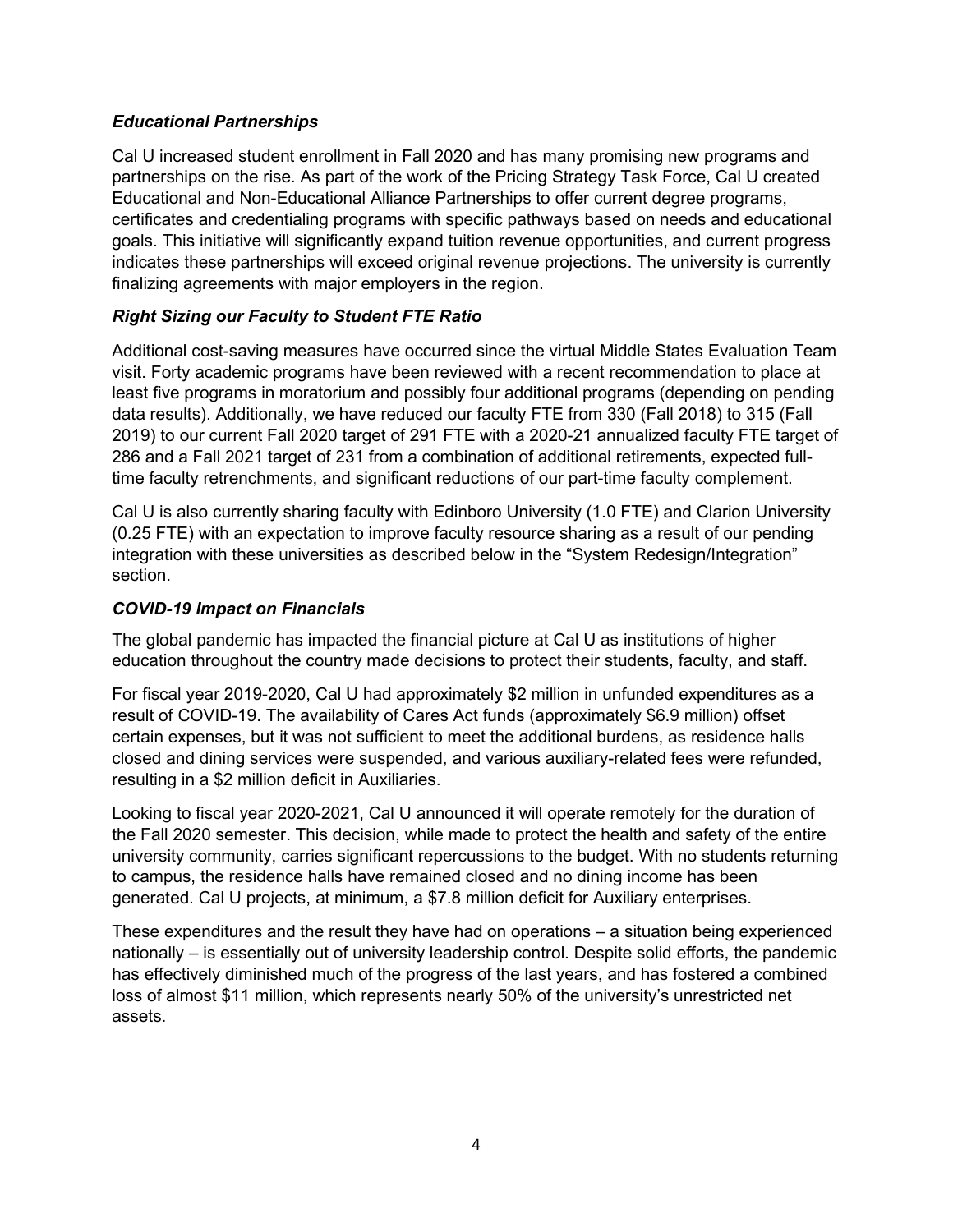## University Net Position

The MSCHE Team Report catalogued the following:

"Finances. Cal U has faced its financial challenges with determination and vigor. Over the past several years, the institution reduced spending by \$7 million. Despite these efforts the Net Position for FY 2019 was \$3.8 million decline, \$3.5 million more than the previous year."

In its earlier factual response, the university clarified that the \$3.8 million decline in net position in FY 2019 represents net position overall, including unfunded liabilities for compensated absences, postretirement benefits and pension benefits. Note 15 in the financial statements lists the various components of unrestricted net position and states, "The State System does not require the university or its member universities to fund compensated absences or postretirement benefit net asset deficits." If one considers the change in net position (excluding these unfunded liabilities), a clearer picture of the university operating change in net position is displayed. This view shows the balance for these categories holding steady or increasing since the last Middle States review, reaching its highest level in FY 2018 (see attached).

## System Redesign/Integration

Detailed in Standard VI, the Pennsylvania State System of Higher Education announced efforts to embark on a System Redesign that will transform the way its universities do business and respond to the challenges facing public higher education not only in Pennsylvania, but across the nation.

At its July 2020 convening, the Board of Governors "authorized the Chancellor to review the financial impacts of potentially integrating operations at selected State System universities as part of the Phase 3 System Redesign. This effort is intended to help all State System institutions sustainably provide their students and their communities with affordable, quality higher education for years to come."

The results of the financial analysis were shared at the October 2020 meeting. Based on the findings, the Board approved the integration of a "Western Trio" (California, Clarion and Edinboro) to move forward with the next phase of the Redesign: development of implementation plans.

Results make evident that enrollment improves in a combined integration model which demonstrates reduced costs and an overall 2% enrollment increase over five years. In a standalone model, enrollment declines and would flatten out in five years.

The financial analysis also signifies promising financial viability metrics and projects financial sustainability can be achieved in outlier years as a result of the "Western Trio" integration.

- Operating Margins: Integrated improves to 3% vs. negative in standalone
- Primary Reserve Ratio: Integrated averages 3% vs. declining reserves in standalone

In terms of an integrated budget model, deficits will be diminished by 2022-23 with surpluses projected in 2023-26, ranging on average approximately \$10 million. In addition, the integration is projected to save approximately \$12 million in administrative functions.

Based on the financial analysis, performed by Deloitte Touche Tohmatsu Limited, it appears that the integration will strengthen the financial sustainability of all three schools.